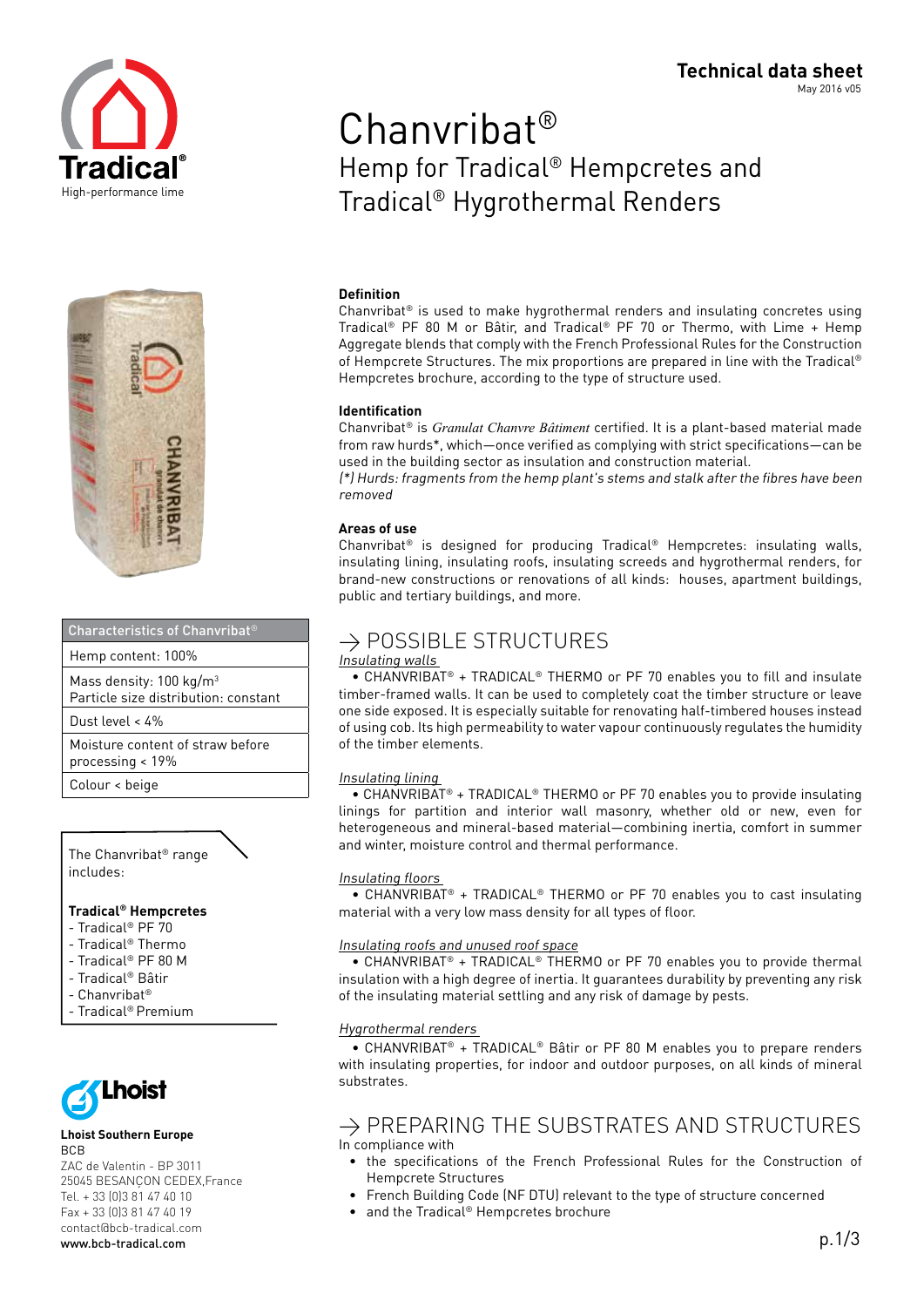

# Chanvribat® Hemp for Tradical® Hempcretes and Tradical® Hygrothermal Renders

## $\rightarrow$  APPLICATION

In accordance with the procedures described in the Tradical® Hempcretes brochure and in line with the French Professional Rules

#### **Usage**

| Application                                                                                                                   | <b>Bags of Tradical</b> <sup>®</sup><br><b>THERMO</b> | Bags of<br>Chanvribat <sup>®</sup> | Lime.<br>mixed at       | <b>Mass</b><br>density  |
|-------------------------------------------------------------------------------------------------------------------------------|-------------------------------------------------------|------------------------------------|-------------------------|-------------------------|
| <b>Wall and lining</b><br>(between shuttering<br>panels or between<br>shuttering panel and<br>wall, mechanical<br>projection) | 2                                                     |                                    | 180 kg/m <sup>3</sup>   | 280 kg/m <sup>3</sup>   |
| Lining<br>(trowel application)                                                                                                | 3                                                     |                                    | 270 kg/m <sup>3</sup>   | 370 $kg/m3$             |
| <b>Floor</b>                                                                                                                  | 2.5                                                   |                                    | $225$ kg/m <sup>3</sup> | $325$ kg/m <sup>3</sup> |
| <b>Roof and</b><br>unused roof space                                                                                          |                                                       |                                    | 90 kg/m $3$             | 190 kg/m <sup>3</sup>   |

| <b>Application</b>                                                                                                     | Bags of<br>Tradical <sup>®</sup> PF 70 | Bags of<br><b>Chanvribat<sup>®</sup></b> | Lime<br>mixed at        | <b>Mass</b><br>density  |
|------------------------------------------------------------------------------------------------------------------------|----------------------------------------|------------------------------------------|-------------------------|-------------------------|
| Wall and lining<br>(between shuttering<br>panels or between<br>shuttering panel and<br>wall, mechanical<br>projection) | 2                                      |                                          | 220 kg/ $m3$            | 320 kg/ $m3$            |
| Lining<br>(trowel application)                                                                                         | 3                                      |                                          | 330 kg/ $m3$            | 430 kg/ $m3$            |
| Floor                                                                                                                  | 2.5                                    |                                          | $275$ kg/m <sup>3</sup> | $375$ kg/m <sup>3</sup> |
| Roof and<br>unused roof space                                                                                          |                                        |                                          | 110 kg/ $m3$            | 210 kg/m <sup>3</sup>   |

| Applying hygrother-<br>mal renders | Bags of<br><b>Tradical®</b>               | Bags of<br>Chanvribat <sup>®</sup> | Lime<br>mixed at | <b>Mass</b><br>density |
|------------------------------------|-------------------------------------------|------------------------------------|------------------|------------------------|
| <b>Creamy texture</b>              | 5.5 bags<br>Tradical <sup>®</sup> PF 80 M |                                    | 825 kg/ $m3$     | 925 kg/ $m3$           |
| <b>Standard texture</b>            | 4 bags<br>Tradical® Bâtir                 |                                    | 400 kg/ $m3$     | 500 kg/m <sup>3</sup>  |

### $\rightarrow$  IMPORTANT

**Finish for insulating walls / insulating lining / insulating screeds**  Refer to the Tradical® Thermo or PF 70 technical data sheets

**Wall base / Saltpetre**

Refer to the Tradical® Thermo or PF 70 and PZ technical data sheets

**Atmospheric conditions**

Apply at a temperature of between +5°C and +30°C.





Lime + aggregate blends approved by the *Construire en Chanvre* association

The *Construire en Chanvre* association has approved Chanvribat® + Tradical® PF 70 and Chanvribat® + Tradical® PF 80 M blends as meeting the threshold performances measured in certified external laboratories, as required by the French Professional Rules.



### **Tradical® Hempcretes**

- Tradical® PF 70
- Tradical® Thermo
- Tradical® PF 80 M
- Tradical® Bâtir
- Chanvribat®
- Tradical® Premium



#### **Lhoist Southern Europe** BCB

ZAC de Valentin - BP 3011 25045 BESANÇON CEDEX,France Tel. + 33 (0)3 81 47 40 10 Fax + 33 (0)3 81 47 40 19 contact@bcb-tradical.com www.bcb-tradical.com p.2/3